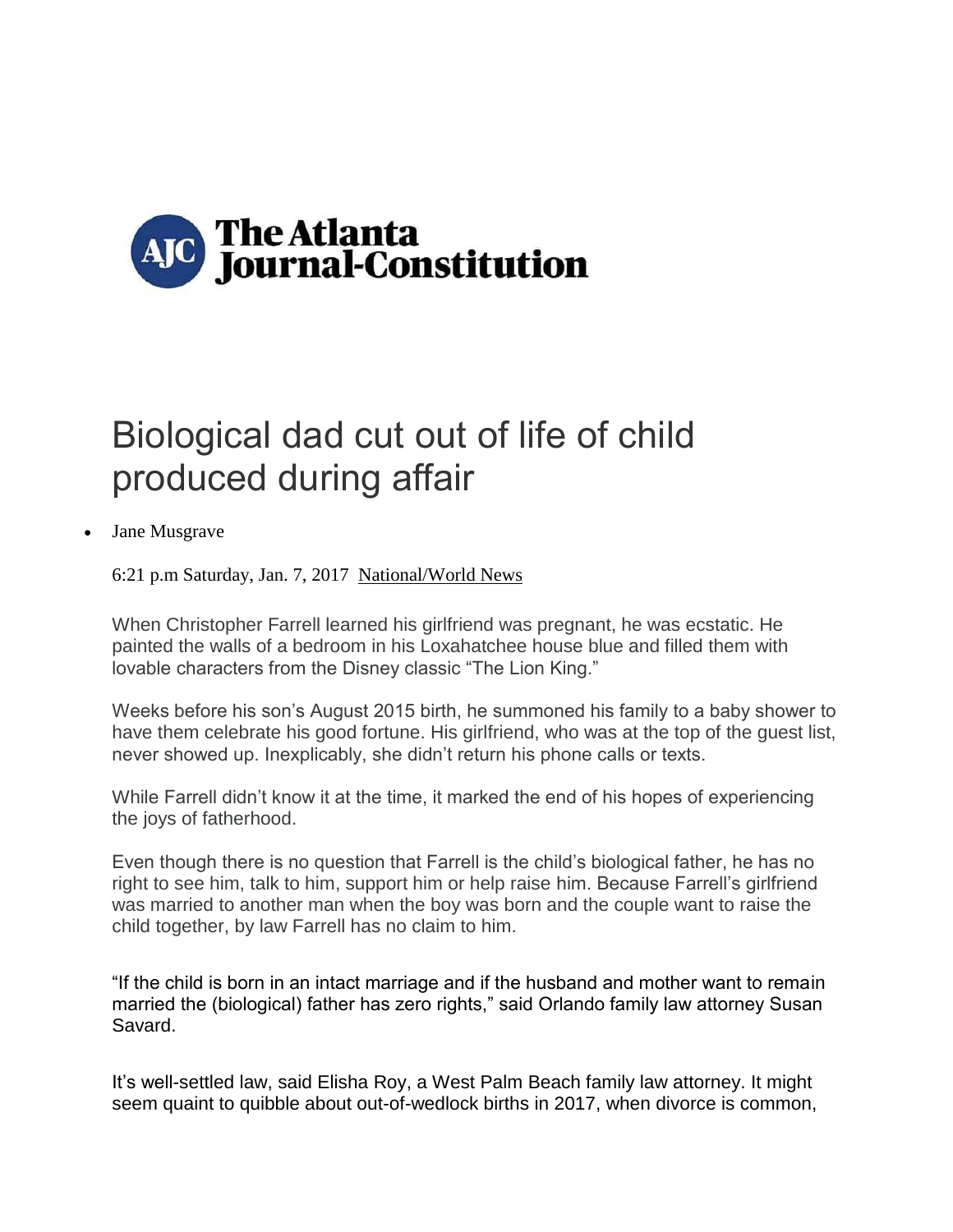40 percent of children are born to single mothers and the country has embraced various non-traditional families, including those headed by unmarried, transgender and gay couples. But, antiquated or not, Florida law is steeped in the notion that no child should suffer the stigma of illegitimacy, she said.

"The big issue, the underlying theme in Florida, is about a child's right to legitimacy so no one should be able to come in and disrupt the sanctity of the marriage," Roy said. "It's not the dad's right to be a dad. It's the child's right to have legitimacy."

## **No magic formula**

Recognizing the steep hurdles she faced, Fort Lauderdale attorney Rebekah Brown-Wiseman agreed to help Farrell, 31, challenge the law that many other family law attorneys and even some judges agree should be tweaked. It's a decision that could end up costing her dearly.

In court hearings in 2016, she tried to persuade Palm Beach County Circuit Judge Karen Miller that times have changed since the Florida Supreme Court in 1993 established rules that prevent biological dads from having any relationship with their children if the mother and her husband don't want it.

Calling a psychologist to testify, Brown-Wiseman argued that studies have shown that being raised in a two-parent, two-gender household isn't a magic formula for producing a happy, well-adjusted child.

"The more people you have that will love and help take care for a child, the better it is for the child," Jan Faust, a clinical psychologist and a professor at Nova Southeastern University, testified. "It's the relationship that's most important. I mean, children, young children don't even know what marriage means for many years and they just know that they're loved by multiple people."

Further, Brown-Wiseman argued, the relationship between Farrell and his girlfriend was a close one. They worked together at an auto parts store and lived together for roughly six months after she became disillusioned with her marriage. The Post isn't identifying the girlfriend or her husband to protect the identity of the child.

Even after the girlfriend returned to her husband, Farrell said they remained friends. He said he went with her to her obstetrician appointments, where genetic testing proved he was the baby's father. He said he paid some of the doctor's bills and offered to help her outfit a nursery. He even reached out to her husband.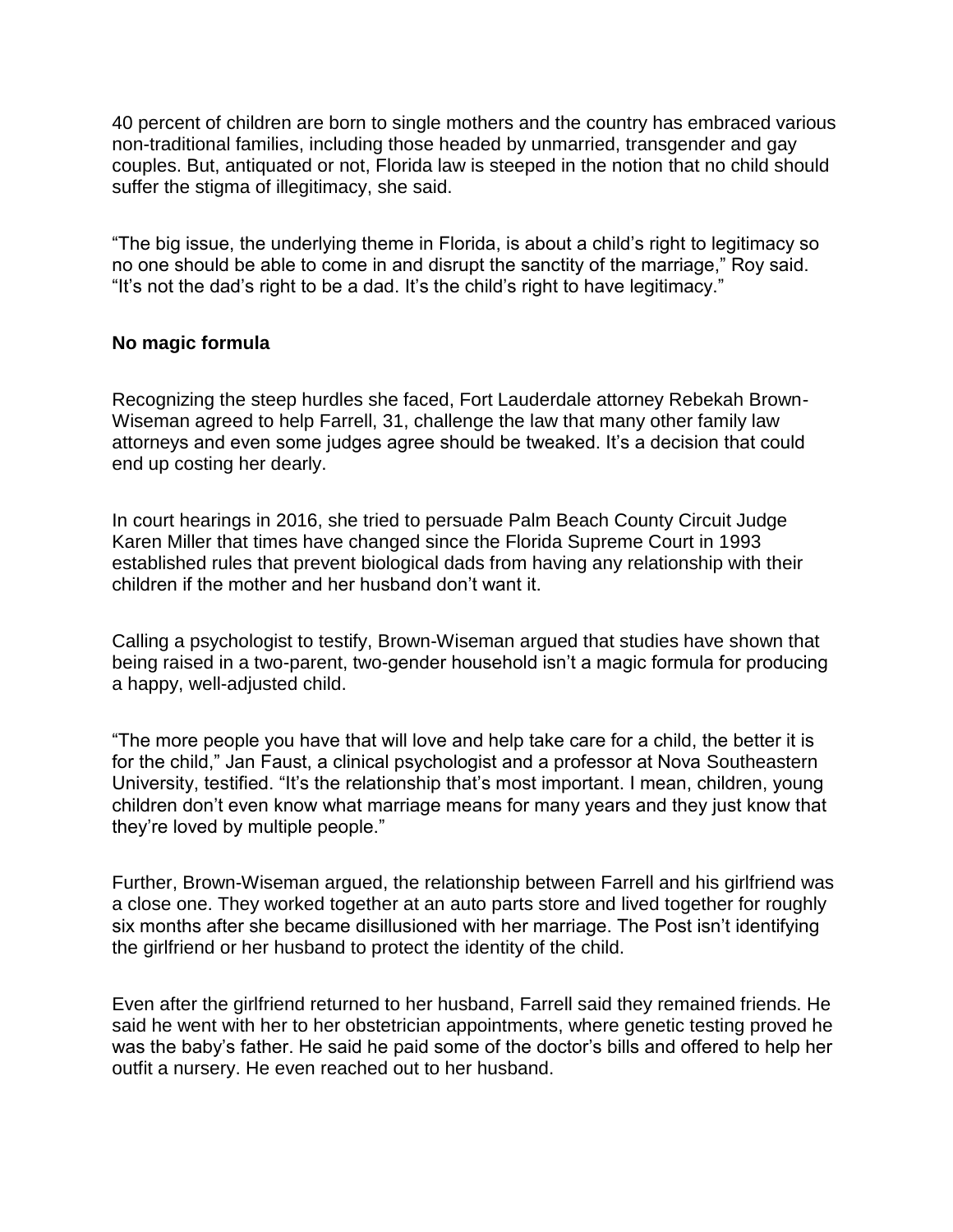"I offered to take him out golfing or out fishing because we were going to be raising a son together," Farrell said. "He didn't want anything to do with me."

He said he isn't trying to break up the marriage. He just wants to see his child.

That happened once.

## **30 amazing minutes**

After the girlfriend cut ties with him, he put his name on the state's putative father registry so he would be notified of the birth. After the notice arrived on state letterhead, he repeatedly texted her, begging to see the child. She finally agreed.

Roughly six weeks after the boy was born, the girlfriend, who also lives in Loxahatchee, told him to meet her on a street near their homes. For roughly 30 amazing minutes, Farrell said, he stood on a sidewalk and cradled his son. Tears ran down his face. Hope burned. But that was it.

"The way she was leading me on, I thought I was going to be a father," Farrell said. "I thought if I went before a judge, she would give me 40 -50 percent (visitation rights). Then, I thought I wasn't going to get anything and that's where I am now."

That harsh truth came in June when the judge rejected his petition for paternity and threw out the case.

"Where the paternity of a child born to an existing marriage has been so acknowledged and where the husband and wife have decided to raise the child of their marriage and to accept all the rights and responsibilities of parenthood, a man who may have contributed his DNA to a child has no statutory or constitutional right to intrude into the private decision," Judge Miller wrote.

Brown-Wiseman said she expected Miller's decision. Her point was to challenge the law and hope that an appellate court will accept her arguments, setting the stage for the Florida Supreme Court to reverse the long-established rules that she believes are cruel to biological fathers.

## **Double whammy**

But her legal maneuver could come at a great cost. Because the law has existed for more than 23 years, attorney Christopher Jette, who represents the girlfriend and her